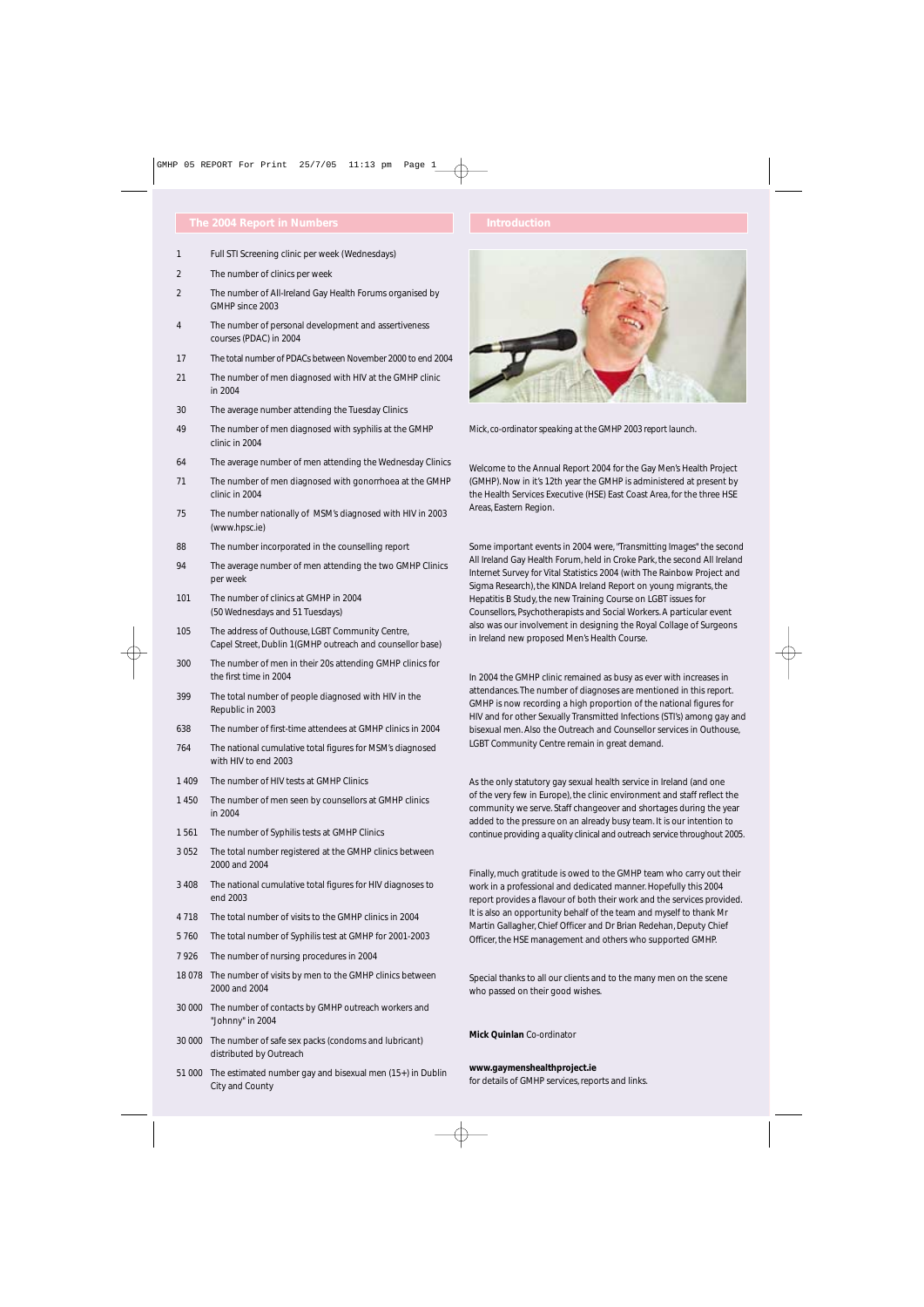# **Clinical Numbers 2004 Medical Activity 2004**

The GMHP continues to provide quality clinical services to a significant number of gay and bisexual men (see www.gaymenshealthproject.ie for details of service). In 2004 the clinical team of doctors, nurses, counsellors, health advisor, general assistants, lab technicians, secretarial and outreach staff were as busy as ever.

#### **Clinic Attendances**

There was 4 718 client visits (an increase of 33% over 2003) at 101 clinics (50 for Wednesdays and 51 for Tuesdays). With an average of 94 clients attending per week (64 for Wednesdays and 30 for Tuesdays).



#### *Table 1. Yearly numbers years 2000 to 2004*

There was a total of 18 078 client visits in the five years 2000 to 2004

#### **First Timers**

The number of men attending the clinic for the first time was 638 similar to previous years. Most of these men have never had an STI screen, Syphilis, Hepatitis or HIV blood tests prior to this visit. 3 052 men registered for the first time between the years 2000 and 2004.

| Year | 2000 | 2001 | 2002 | 2003 | 2004 |
|------|------|------|------|------|------|
| No.  | 544  | 638  | 648  | 584  | 638  |

*Table 2. First time attendees years 2000 to 2004*

#### **Age Profile First Time Attendees**

In 2004 over half (51%) of the new attendees were in their 20s or younger. The overall age range was similar to other years and to community research studies.

| Year | Number <19 |    | $20 - 29$ | $30-39$ | 40-49 | 50> |
|------|------------|----|-----------|---------|-------|-----|
| 2004 | 638        | 4% | 47%       | 32%     | 13%   | 3%  |
| 2003 | 584        | 4% | 51%       | 28%     | 13%   | 3%  |
| 2002 | 648        | 4% | 44%       | 32%     | 14%   | 6%  |
| 2001 | 638        | 1% | 44%       | 32%     | 16%   | 7%  |

*Table 3. Age range of first time attendees at the clinic years 2001 to 2004.*

#### **Counselling at the Clinic**

The counsellors see all new clients and those for pre HIV test counselling plus they provide ongoing support for men diagnosed with HIV. In 2004 over 1 200 men availed of this procedure. Some men were referred on to full time counselling or to other services.

The doctors see all new clients and those returning for treatment and re-screening. In 2004 the average number of STI screen was 35 per Wednesday clinic. There were a large number of positive diagnoses and referrals to other services. Of the 4 718 attendances to the GMHP clinics 638 were first time attendees who were offered full screening. These 638 represent less than half of the total number of screens as all clients who have not attended for 3 months are offered re-screening. A total of 1 750 men had full medical STI screening in 2004. The following results were compiled by the GMHP doctors.

#### **Results From Screenings**

GMHP continues to diagnose a high proportion of the overall National numbers of gay and bisexual men recorded with STI's. Most of these men had no symptoms and had attended the GMHP for regular or first time screens. Some of the diagnoses were as follows;

### **Chlamydia (CT)**

There were 52 positive diagnoses for CT in 49 clients (3 had repeat positive test)

### **Gonorrhoea (GC)**

There were 87 positive cultures for GC in 71 clients. 14 were positive for GC at two sites eg throat and rectal. One client had positive GC cultures at all 3 sites (throat, rectal and urethral)

### **Syphilis**

There were 50 new cases of syphilis diagnosed. All of these clients were referred to St James GUIDE clinic for treatment, although some did not attend. Most men returned to GMHP for follow up after treatment, and as many other clients attend for screening this generated a large numbers of syphilis tests (1 561).

## **Hepatitis C (HCV)**

There were 1 388 blood tests for HCV performed in 1 258 men. Only one man was diagnosed as HCV Positive and he had other risk factors. It was decided on the basis of this that biannual screening for HCV was adequate in HIV negative men. (A special paper on HCV testing was presented at the BASHH conference Dublin in April 2005, available on request).

#### **HIV**

There were 21 new HIV diagnoses in 2004, (the national figures for HIV was 26 men to June 2004 www.hpsc.ie). These 21 diagnoses were not particularly associated with new syphilis diagnoses, but do represent a worrying increase in this cohort (there were 2 positive HIV tests in GMHP in 1998).

#### **NSU, Hepatitis A and B positive results and Ano-genital Warts**

There were a number; of NSU positive diagnoses and treatments, Hepatitis A and B positive and treatment for anal genital warts. The figures for the above will be available later in 2005. Our active Hepatitis vacination policy resulted in a high number of completions (see nurses figure for vaccinations and ani-hbs tests).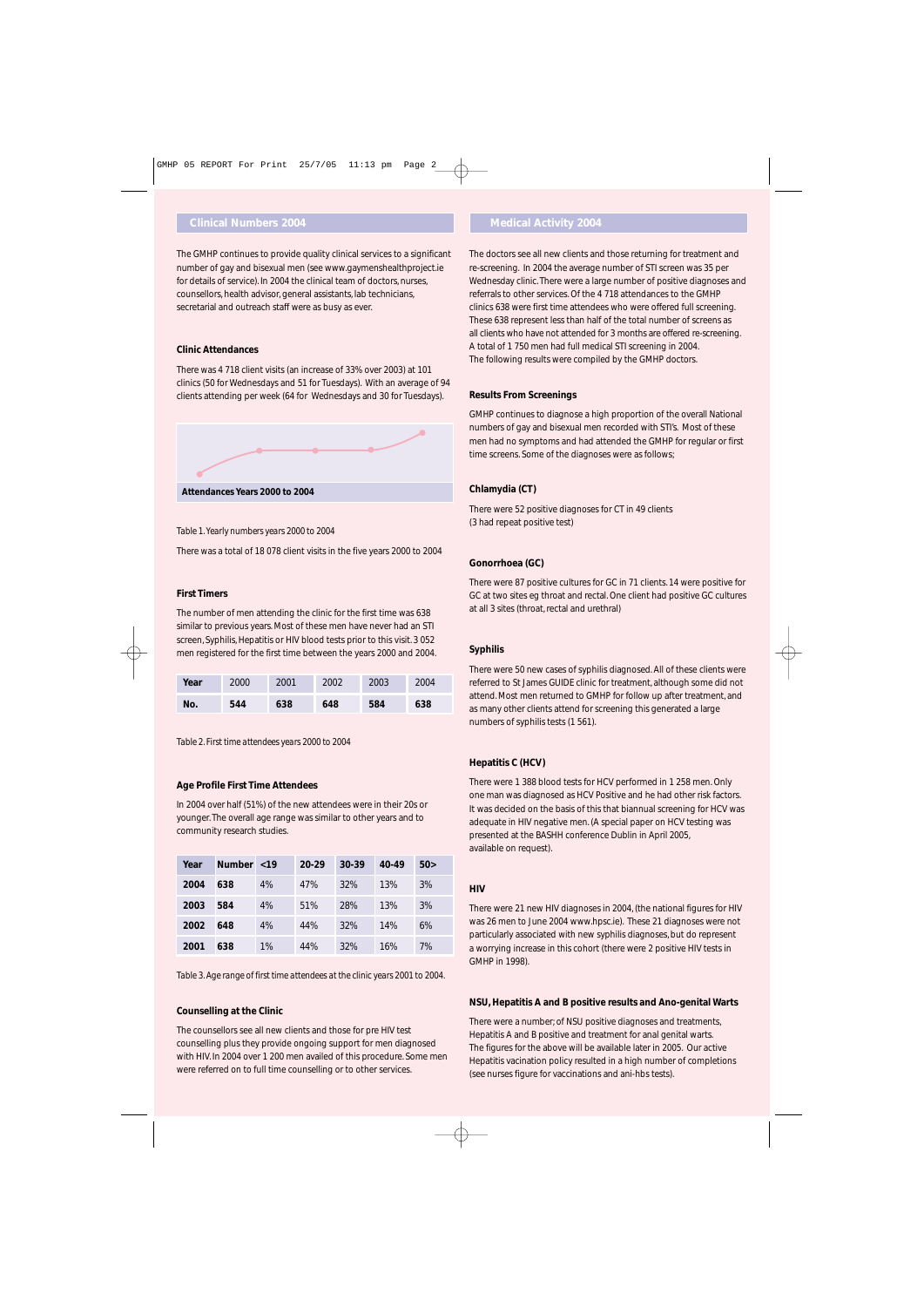# **Nursing Procedures 2004 Outreach 2004**

In 2004 there was real increase of 26% in nurse contacts compared to 2003.

| Year | 2002 | 2003 | 2004    |
|------|------|------|---------|
| Nο.  | 2499 | 2535 | 3 1 8 2 |

*Table 4. Nurses Contacts years 2002 to 2004*

There was a total of 7926 nursing procedures (blood tests, vaccines and treatment) an increase of 41% over 2003. The Syphilis blood test accounted for most procedures, followed by HIV (all new clients have a syphilis test and most opt in for a HIV test), followed by hepatitis vaccinations, and anti-hbs (the blood test after vaccination completion). Injections are for the treatment of gonorrhoea (introduced late in 2003).

|                      | <b>2003</b> (88 Clinics) |         | 2004 (101 clinics) Real % Increase |
|----------------------|--------------------------|---------|------------------------------------|
| <b>HIV</b>           | 1 2 1 0                  | 1409    | $+27%$                             |
| <b>HAV</b>           | 692                      | 803     |                                    |
| <b>HBV</b>           | 665                      | 971     | $\qquad \qquad \blacksquare$       |
| $HCV^*$              | 164                      | 1 3 8 8 | $+100%$                            |
| <b>Syphilis</b>      | 1 3 5 3                  | 1561    | $+7%$                              |
| <b>AHB</b>           | 504                      | 746     | $+50%$                             |
| <b>VAC</b>           | 968                      | 969     | $+10%$                             |
| <b>Injections GC</b> | 11                       | 87      | $+100%$                            |
| <b>Totals</b>        | 5607                     | 7926    | 41%                                |

*Table 5. Nursing Procedures* \*The re introduction of Hepatitis C tests for all attendees account for the 100% increase.

## **Syphilis Testing**

In 2004 there was 1 561 tests (7% increase) at the clinic, bringing to 5 680 the total number of syphilis tests since January 2001 (54% were first time visitors to the clinic). GMHP has diagnosed a significant proportion of the reported syphilis cases in the Eastern Region since 2001. During 2004 but GMHP outreach workers continued to promote community awareness to combat compliancy.

## **Conclusion to this Section**

There was a total of 18 078 client visits with 3 052 men registering in the five years January 2000 to December 2004. Demand for this service continues to outstrip capacity at which a quality service can be provided. As it's the only gay health clinic in Ireland, men travel long distances to access services. The significant numbers of men attending is due to such things as, ongoing outreach promotion campaigns and word of mouth on the clinic's safe environment and the friendly approach by staff.

Notably GMHP is still to the forefront in diagnosing a high proportion of the total numbers of gay and bisexual men in Ireland with either Syphilis, HIV or Gonorrhoea .

Adequate staffing numbers, the working environment, attitudes and dedication at the clinic determine the quality of service provision. It is our intention to continue this approach. A full resourced accessible community based gay health clinic is an important aspect of the service and increased resources to provide extra STI screenings on other evenings would be part of an overall strategic plan for the future.



*David, outreach worker speaking at the GMHP 2003 report launch.*

GMHP has two fulltime outreach workers. Apart from outreach on the scene, contact can be made by telephone, email or by drop-in to Outhouse. They provide support and information to men on issues such as sexual health, STI screenings, discrimination, isolation, relationship and coming out, problems. They are also involved in community development, working closely with many groups, providing training workshops, advice and referrals.

The Drop-In at Outhouse continues to be busy. The Outreach team directly supported and advocated for immigrant gay and bisexual men. The team liased and provided information on GMHP to relevant service providers. GMHP Outreach workers continue close partnership work with;

- Other HSE Outreach Team's
- Gay Health Network
- Irish Network Male Prostitution
- Johnny (gay peer group)
- Outhouse management and the support groups using the community centre
- Positive Voices
- BeLonGTo youth project
- Focus Ireland

In 2004, fifty presentations/workshops were provided to various community groups, agencies, to health board staff and university courses:

- Gay Switchboard Dublin
- Johnny Peer Action Group
- Ballyfermot Youth Project
- Access Ireland
- Kinda Conference, Turin, Italy
- Ronanstown Youth Service
- Quarryvale Parent's Group
- Neilstown Youth Project
- Teenage Health NAHB
- Dublin AIDS Alliance
- BelongTo Youth Project
- USI Pink Training, Cork
- HIV Services Network, Conference
- Palmerstown Young Immigrants
- NAHB Addiction Studies Course
- Dundalk Outcomers
- UCD LGBT Society
- Positive Voices
- NEHB youth worker training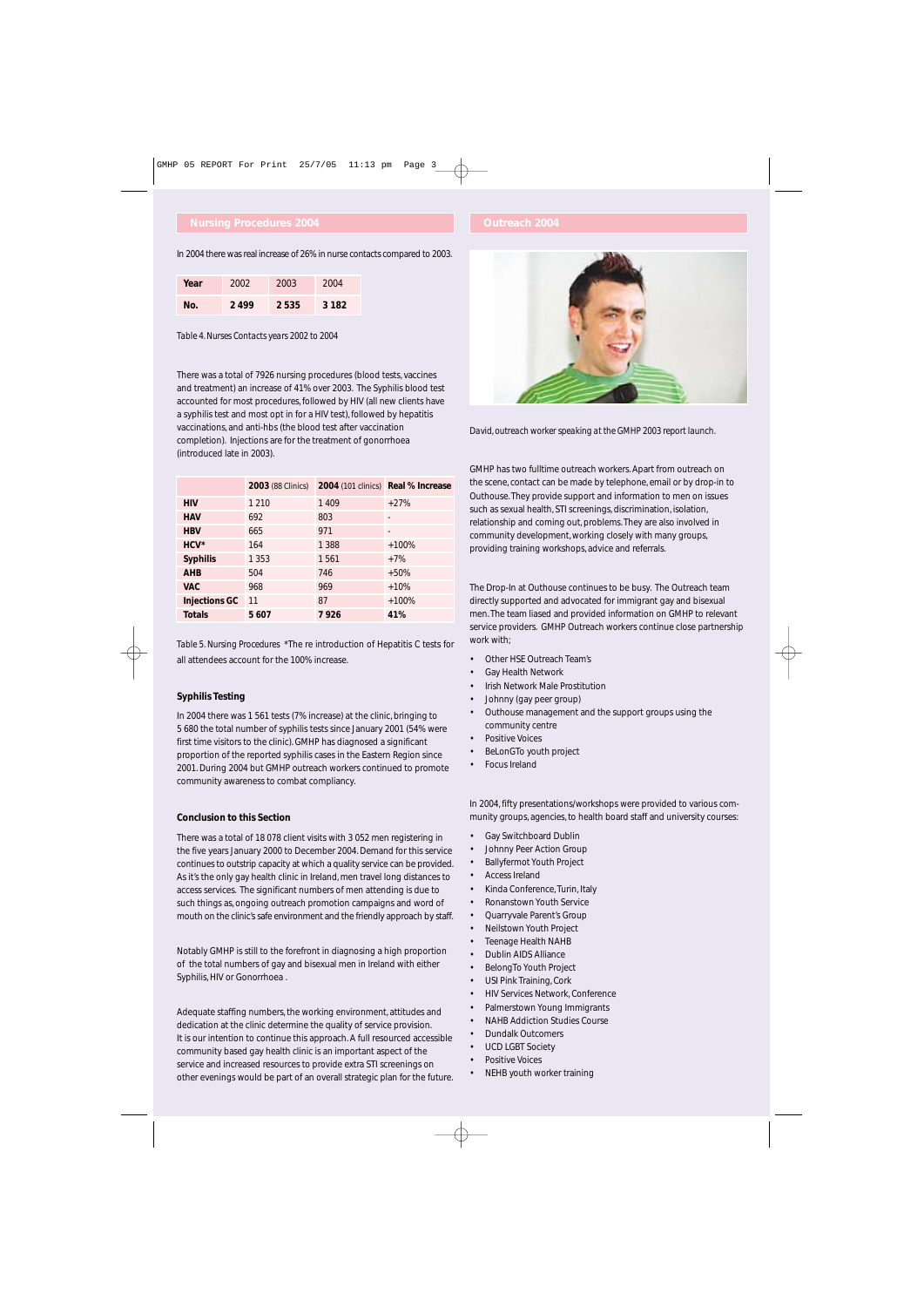# **Outreach 2004 Counselling 2004**



*Shay and Michael,General Assistants,speaking at the GMHP 2003 report launch.*

New in 2004 was the Two Day Training Courses for Counsellors, Psychotherapists and Social Workers on LGBT issues. Continued were 9 workshops for gay and bisexual men under the title; " Summer Living" and "Winter Warmers" with topics on sexual health, safer sex, physical and emotional health. Also four, 8 week Personal Development and Assertiveness Courses (PDC) were held, bringing to seventeen the total number since they began in November 2000. Over 340 men have participated in the PDC during this time.

Outreach workers and Johhny members carried out the Hepatitis Study of 650 men. The GMHP staff and mini-bus along with the "Johnny" safer sex team led the Dublin Pride Parade 2004 through the streets of Dublin. Promoting the "5 Steps to Immunity" campaign on the Hepatitis B Vaccine.

"Johnny", the gay peer action group, distributed over 30,000 condom and lubricant packs on the commercial gay scene and engaged with men on a wide variety of subjects relating to sexual health. GMHP continues to liase and work closely alongside the group. Recruitment and training of new volunteers, launch of Johnny website – www.johnny.ie support and attendance at the GHF2, at Gay Health Network meetings, staging of a safer sex night at the George bar and club, Staffed information stands at various events e.g –Societies day, Outhouse. Launched an outreach pilot programme at the Dock sauna, Dublin.

## **Conclusion to this section**

A vital function of the GMHP's work is though outreach and community development. GMHP continues to highlight HIV prevention and education and sexual health awareness, with both the men on the scene and those not on the usual scene, men using saunas, the public sites, male sex workers. This requires a full quota of outreach workers and partnership with "Johnny" and others to adequately reach this at risk population.

The counselling service continues to be in great demand. Clients are referred for counselling from various agencies and outreach, as well as by self-referral. In 2004, after an assessment, twenty one clients were placed on a waiting list while thirty seven were referred to other therapists.

Of the eighty eight different people seen in 2004 twenty three were continuing from 2003. Though primarily a service for gay and bisexual men, some of the eighty eight persons were female. At least seventeen of the men receiving counselling also participated in the GMHP's Personal Development and Assertiveness Courses.

In 2004 significantly more men in their twenties attended for counselling.

| Year | ~19                      | 20-29 | 30-39 | 40-49 | 50> |
|------|--------------------------|-------|-------|-------|-----|
| 2004 | 2%                       | 36%   | 34%   | 16%   | 11% |
| 2003 | 3%                       | 22%   | 40%   | 22%   | 13% |
| 2002 | 4%                       | 24%   | 46%   | 11%   | 15% |
| 2001 | $\overline{\phantom{a}}$ | 34%   | 40%   | 14%   | 12% |

*Table 6. Age range of men in counselling.*

Issues identified for clients tend to be interrelated, and similar to previous years, the most common being in descending order were; depression, addictions, relationship difficulties, co-dependence, development issues, ACOA, sexual abuse survivor, bullying, HIV+, stress management, psychiatric issues, homophobia, rape, married gay men, orientation difficulties, obsessive compulsive disorders, erectile dysfunction, adopted, transgendered, abusive relationship, have a gay son, cross dressing, institutional survivors, underage interests.

There were over 600 client sessions with the number of counselling sessions per client varied; sixty eight clients received 1 to 5 sessions, nine clients received up to 20 sessions and eight people up to 30 sessions and over.

During 2004, the two-day training course for counsellors, psychotherapists, and social workers was also started. Training is provided by GMHP counsellors and outreach workers and guest trainers (psychotherapists).

# **Conclusion to this section**

Counselling is one of the most sought after services provided by GMHP. Outcomes demonstrate that designated services contribute to the overall emotional and psychological well-being of those who attend. It also contributes to improvements in addressing risky sexual health, drug or alcohol practices.The new training course for counsellors and psychotherapists will have a significant effect in awareness and access to counselling on a private basis. Ideally, GMHP needs two counsellors to adequately respond to the demonstrated demand and reduce the waiting list.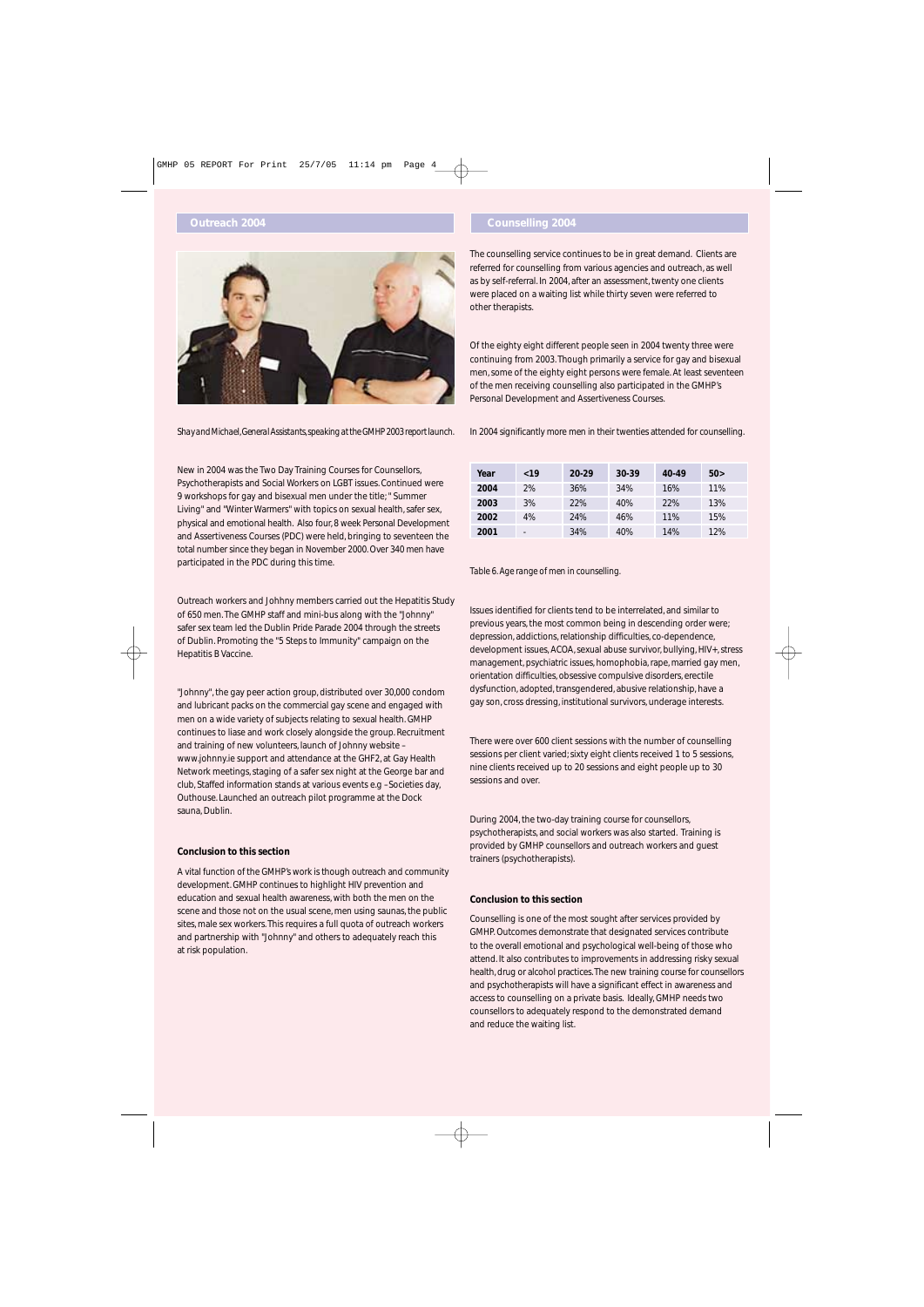

*Dr.Brian Redahan Deputy CO and GMHP team (2004) at the 2003 report launch.*

### **Co-ordination**

### 19 Haddington Road, Dublin 4

T: +353 1 6699500 F: + 353 1 668 0050 E: gmhp1@eircom.net Co-ordination, planning and development, research, reports, budgetary control. Holding multidisciplinary team meetings, training, administration and smooth running of the project. Promotion of GMHP services, direct supervision of the outreach team and frontline work with clients and agencies providing counselling, training.

## **GMHP Clinical Services,**

#### 19 Haddington Road, Dublin 4.

T: + 353 1 66 99500 Fax: +353 1 6680050 E gmhpclinic@maild.hse.ie The GMHP Sexual Health Clinic provides a free, friendly and confidential service for all gay, bisexual men and other men who have sex with men. It operates on two evenings per week Tuesdays and Wednesdays. Full details of procedures are available on request or at our website.

## **GMHP Team at the Clinic**

The GMHP multidisciplinary team provides the following; Doctors, the medical investigations and treatment. Nurses blood testing and vaccinations. Counsellors pre-HIV test counselling, sexual risk assessment also ongoing support to men diagnosed with HIV. Health Adviser, advises and supports those with an STI infection encourages the client to have their sexual contact/s attend for screenings. General Assistants, have the important task of meeting and greeting the clients and also provide back up services to the staff. Outreach workers provide information on sexual health and other community services. Clerical officers/Receptionists carry out the registration of clients, keeping charts and filling the hundreds of results each week, providing the very important back-up to the clinical services.

#### Tuesdays 6.30pm to 7.45pm

(doors open 6pm) Return Appointments and Drop-In. Results, Genital Wart Treatment, Hepatitis A&B Vaccines. Blood Tests for HIV, Hepatitis A, B and C, and Syphilis. First-time clients or return clients can have blood tests, but receive a return appointment for the following Wednesday fortnight for these results and further STI screens (swabs).

### Wednesdays 6.00pm to 7.15pm

(doors open at 5.30pm). Drop-In & Return Appointments for Results and STI Screening. Full STI Screening (swabs), Results, Genital Wart Treatment, Hepatitis A&B Vaccines. Blood Tests for HIV, Hepatitis A, B and C, and Syphilis. All men attending for the first time or with symptoms are advised to attend on Wednesdays.

*Condoms, Lubricant, Leaflets are available free in the clinic waiting area both evenings.*



*Dr.Brian Redahan Deputy CO HSE East Coast Area launching GHF2,Croke Park*

### **GMHP Outreach and Counselling Services,**

Outhouse, LGBT Community Centre, 105 Capel Street, Dublin 1. T: +353 1 873 4952 F: +353 1 8734954 E: gmhpoutreach@eircom.net

The outreach workers can be contacted by email or by drop-in to Outhouse. They provide, support, and referral information on issues such as HIV, STIs, sexual health, discrimination, isolation, relationship, alcohol and other problems.The outreach workers and an Occupational Therapist run the Personal Development and Assertiveness Courses and the "Summer Living" and "Winter Warmers" workshops with various topics such as sexual health, safer sex, physical and emotional health. Organise training for groups, agencies, organisations or HSE staff on creating safe environments for working with gay and bisexual men and on Homophobia/Bi-phobia and Heterosexism. Networking and partnership actions with Johnny, Gay health Network, and other groups takes place.Rubber Up Packs (safer sex packs) are available from the outreach team or at Outhouse Community Centre and the GMHP Clinic.

## **Counselling Services,**

Outhouse, LGBT Community Centre, 105 Capel Street, Dublin 1. T: +353 1 873 4952 F: +353 1 8734954 E: gmhpcounsellor@eircom.net The counselling service at Outhouse is free, friendly and confidential. All individuals requesting counselling are seen first for an assessment to determine when and what type of involvement is needed. In some cases persons are referred to other counsellors or services. Overall clients receive counselling/psychotherapy over a number of sessions. The service, primarily for gay and bisexual men is also available to lesbian and transgender persons.

#### **GMHP Team June 2005 (4 fulltime and 19 sessional)**

| <b>Project Co-ordinator</b>   | Mick Quinlan                                                                          |                                                             |  |  |
|-------------------------------|---------------------------------------------------------------------------------------|-------------------------------------------------------------|--|--|
| <b>Counsellors</b>            | Niamh Banks, Therese Hicks, Shelia Lyons, Leoni Masterson, David Wyse                 |                                                             |  |  |
| <b>Doctors</b>                | Grainne Courtney, Shay Keating, Nuala Kilcoyne, Louise Pomoroy                        |                                                             |  |  |
| <b>General Assistants</b>     | Michael McGrane, Shay Ward                                                            |                                                             |  |  |
| <b>Health Advisor</b>         | Jacinta Mosely                                                                        |                                                             |  |  |
| <b>Nurses</b>                 | Grainne Costello, Christine Kinsella, Deirdre Lyster, Colm O Sullivan                 |                                                             |  |  |
| <b>Receptionists</b>          | Lynsie O Reilly, Rosaleen Ryan, Karen Whelan                                          |                                                             |  |  |
| <b>Outreach Workers</b>       | David Carroll, Ronan Watters                                                          |                                                             |  |  |
| <b>Occupational Therapist</b> | Odhrán Allen                                                                          |                                                             |  |  |
| Websites:                     | www.gaymenshealthproject.ie<br>www.gayhealthnetwork.ie<br>www.johnny.ie<br>www.gcn.ie | www.outhouse.je<br>www.hse.je<br>www.dohc.je<br>www.hpsc.ie |  |  |

*Published by GMHP, HSE East Coast Area, June 2005*





Feidhmeannacht na Seirbhíse Sláinte<br>Health Service Executive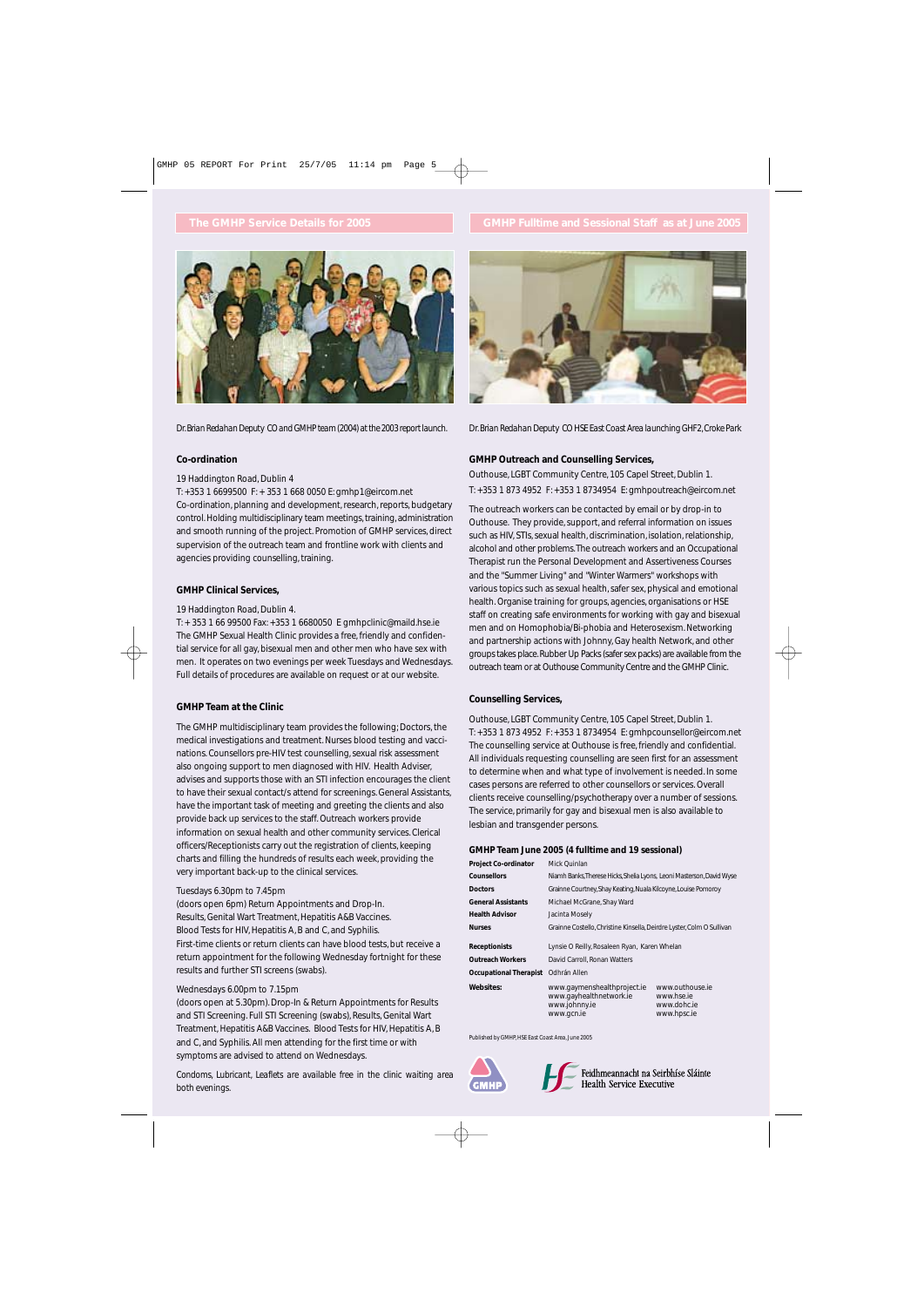In the role of middle manager, the co-ordinator was involved in co-ordinating a wide variety of activities including:

- Production of planning & development reports
- Budgetary control and estimates
- Multidisciplinary team meetings
- Promotion of GMHP services though frontline work with clients and agencies
- Providing counselling, training and outreach
- Direct supervision of the outreach team
- Reporting to and advising the executive management HSE East Coast Area in respect of the project's work
- Development of a full detailed GMHP Service Plan 2005.

Apart from co-ordination and counselling at clinics in 2004 the co-ordinator was involved in presentations, representation and direct work with various groups such as;

- The Proposed Royal College of Surgeons in Ireland Course: HDip/MSc in Men's Health and the Diversity Module
- Men's Health Conference Wexford December 2004
- "CHAPS" 7th conference held in Liverpool
- The ERHA Sexual Health Strategy Services Working Group
- The National AIDS Strategy Committee (NASC)
- The NASC Sub-committee HIV Prevention & Education
- KAB, The National Knowledge Attitudes and Behaviour Steering Committee
- Vital Statistics 2004 (The All Ireland Internet Survey)
- The Hepatitis B KAB Study
- "5 Steps to Immunity" Hepatitis B Campaign
- Gay Health Network
- Irish Network Male Prostitution
- European Network Males In Prostitution
- KINDA Project (from EU Daphne Project)
- **HIV Services Network**
- Health Promotion for Homeless Committee
- (ERHA and Homeless Agency)
- Best Health For Children Steering Committee (ECAHB)
- Social Studies Course, Trinity College
- Addiction Studies Course, Trinity College

# **Conclusion to this section**

Overall the role of the co-ordinator is important in the promotion of GMHP as a community service and also in encouraging active partnerships with groups such as Belongto, GHN, Outhouse, Positive Voices and other relevant groups. The role also includes development of initiatives in research, design and advertisements on sexual health aimed at gay and bisexual men.

Development of a distinct service with budget control and resources will allow GMHP to continue a quality service provision in any new Health Services Executive structure.

# **Co-ordination 2004 Aims and Objectives for 2004/2005**

The GMHP service plan 2005 has a more detailed account and is available on request.

## **Basically GMHP aims to:**

- Continue to raise awareness on HIV, Sexually Transmitted Infections (STIs), Safer Sex Practices, Alcohol and Drug Use, Welfare, and General Medical and Psychological Health, through GMHP clinical services, outreach, counselling, research, reports, publications, workshops, training, advertising and promotion
- To provide a reference centre for agencies and academic courses on gay health issues and on males involved in prostitution
- To promote networking including community and agency partnerships.

The increasing demands on services and the need for ongoing sexual health promotion needs to be addressed, in the meantime in 2005 GMHP will:

- Consolidate and deliver a Quality Service
- Implement a strategy for delivery of GMHP services within any new HSE Structure
- Hold a clear defined budget and work to this Continue service evaluation, publish reports, research papers and other documents
- Develop the implementation of a management/coordinator information system
- Distribute safer sex packs (condoms and lubricant)
- Produce and distribute publications and advertisements
- Provide further personal development, assertiveness and healthy living courses
- Provide two sets of community workshops in summer and winter
- Continue training with community groups, agencies and others
- Continue networking and involvement in relevant meetings; •
- Coordinate and promote the GMHP and the HSE philosophies through participation in: the National AIDS Strategy Committee, Homeless Health Promotion Committee, National KAB Survey Steering Committee, Sexual Health Forums
- Continue involvement in Networks: Gay Health, Male Prostitution, HIV Services, and other relevant forums.
- Organise and hold the 3rd All Ireland Gay Health Forum
- Further develop the website
- Continue community research and produce reports relevant sexual health issues for gay and bisexual men.

Overall in 2005 and beyond continue GMHP participation in development for increased access to Sexual Health Services for gay, bisexual men and other men who have sex with men.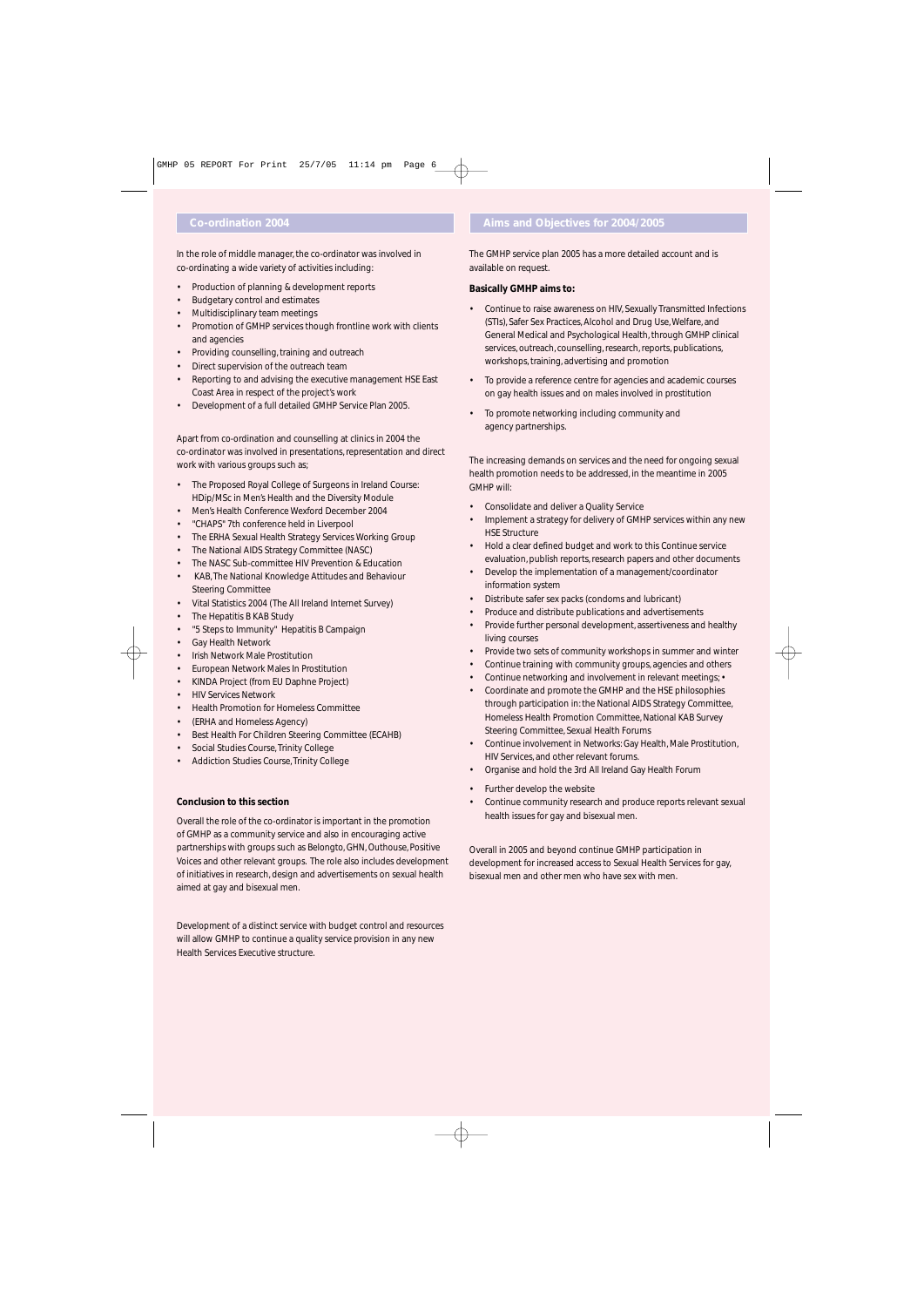

*2nd All Ireland Gay Health Forum, Croke Park.*

#### *"Transmitting Images"*

2nd All Ireland Gay Health Forum held in Croke Park, June 2004. This second forum again proved successful and the landmark venue of Croke Park lent to the current atmosphere of movement and inclusion. Some of the participant's remarks highlight this;

*" I really enjoyed this forum its refreshing and brilliant to talk openly about gay issues"*

*"Fantastic event very informative great venue great fun" "A non threatening environment, refreshing and brilliant, professional, agenda too packed".*

Most of the participants highlighted the presentations on Pink Prejudices, Disability, Oral Sex Issues, HIV Treatments, Positive Voices and the workshops on Youth Needs and Healthy living.

## **First Men's Health Course In Ireland**

Participation in designing the Diversity Module and involvement in the proposal the Royal College of Surgeons in Ireland, Men's Health Course HDip/MSc.GMHP will participate in delivery of some of the diversity module.

### **Vital Statistics 2004**

GMHP,The Rainbow Project and Sigma carried out the 2nd gay sex survey on the internet during summer 2004.The results to be published in 2005 highlight the popular use of the Internet.950 men living in Ireland responding to the comprehensive questionnaire.It is intended to carry out a similar survey in 2005.

#### **The Hepatitis B KAB Study with MSMs**

GMHP and the Southern Gay Men's Health Project Cork carried out a study with gay and bisexual men on knowledge and attitudes in relation to Hepatitis B. Lead by the researcher Dr Orla Healy (HES Southern Area).GMHP succeeded in gathering information from among 509 men 82% of the total study.

### **"5 Steps To Immunity"**

This was a successful postcard campaign promoting the Hepatitis B vaccine and completion. Using a take-off from a famous super hero logo the cards simply outlined the procedures for testing and completion of vaccine regime.

#### **Kinda Ireland Report 2004**

Finding from a qualitative study and interviews with young male migrants, asylum seekers and refugees in relation to sexual orientation and other experiences including selling sex.To help inform policy and practice on migrant gay and bisexual men and on male sex work.Part of the Program Daphne EU, KINDA Project along with partners in Italy,Germany and the Netherlands. These results were presented in Turin, Italy last February 2004.



*Meave, David, Trish and Mary at the 2003 GMHP report launch.*

#### **Including other Reports where GMHP involvement**

*Sharing The Challenge:* Proceedings of the Conference to mark World AIDS Day 1991 (ALF/DOH/EHB/AIDS Fund 1992)

*Study of the Sexual and HIV Risk Behaviour of Gay and Bisexual Men. Dublin 1992* (Pomoroy Dr, Barry Dr, Quinlan M, Wyse D. EHB1992).

*GMHP Report 1992 to1996* ( GMHP/EHB1997)

*Men in Prostitution -A qualitative study* (O Connor, Quinlan, Wyse GMHP/Europap1997)

*Hepatitis B and Gay and Bisexual Men* ( unpublished GMHP 1999)

*GMHP Annual Report 1998* ( GMHP/EHB1999)

*Male Prostitution, What is the Best Approach?* –a strategy document for working with<br>males in prostitution in the Eastn Health board Area & compilation of National and International Reports. (Quinlan M GMHP/ECAHB 1999).

*European Resource Directory on Agencies for Males in Prostitution )* (ENMP 1999) *National AIDS Strategy Report 2000* (DOHC 2000)

*Submission for the Review of Servicesfor Sexually Transmitted Infections in the ERHA* (Quinlan M GMHP/ECAHB 2000)

*HIV Testing in Europe: A Review of Policy and Practice; Country Report for Ireland* (Quinlan M 2000)

*GMHP Annual Report 1999* (GMHP/ECAHB 2000)

*GMHP Annual Report 2000* (GMHP/ECAHB 2001)

*Syphilis Outbreak Reports -Epi-Insight Newsletter-* (www.ndsc.ie 2001)

*"Such A Taboo".*. - analysis of service need and service provision for males in prostitution in the Eastern Region (INMP/ECAHB 2001)

*ENMP Newletter* (European Network Male Prostitution (ENMP) 2001)

*"Spotlight on Young Men's Health*"-promoting health with young men in youth work settings-conference report (NYCI, HPU-DOHC/DOES 2001)

*GMHP Annual Report 2001* (GMHP/ECAHB 2002)

*Report on the Personal Development Courses for gay and bisexual men* (GMHP/ECAHB2002)

*Vital Statistics-findings from the all-Ireland gay sex survey 2000* (Gay Health Network 2002)

I*nterventions for a syphilis outbreak in the ERHA* (Epi-Insight newsletter www.ndsc.ie 2002)

*Manual: Tips,Tricks and Models of good practice for service providers considering, planning or implementing services for male sex workers (*European Network Male Prostitution<br>(ENMP) 2002)

*Scoping Report for National Study on Knowledge Attitude and Behaviour* (KAB) (DOHC 2003)

*Syphilis On Site Testing in Dublin a Poster Report* (NDSC 2003)

*GMHP Annual Report 2002* (GMHP/ECAHB 2003)

*Pride to Pride Calendar 2003-2004 -to celebrate the ten GMHP years* (GMHP/ECAHB 2003)

*Hidden Stories-male prostitution in Sweden and Northern Europe-Stockholm Conference Documentation* (RFSL Malmo 2003)

*GMHP Annual report 2003* (GMHP/ECAHB 2004)

*KINDA Ireland 2004* - findings from a qualitative study and interviews with young male migrants, asylum seekers and refugees in relation to sexual orientation and other experiences including selling sex (Carroll D, Quinlan M GMHP/ECAHB 2004)

*"We Are Here We Are Queer and we Are Not Going Shopping"* A paper on the Health Needs of Gay and Bisexual Men (Quinlan M GMHP/ECAHB2004)

*HIV/STI Services in Ireland* -A Report by the Sub Committee Care and Management of the National AIDS Strategy Committee (DOHC 2005)

Some of these are available on the GMHP and GHN websites in PDF format or directly from GMHP *e: gmhpclinic@maild.hse.ie*